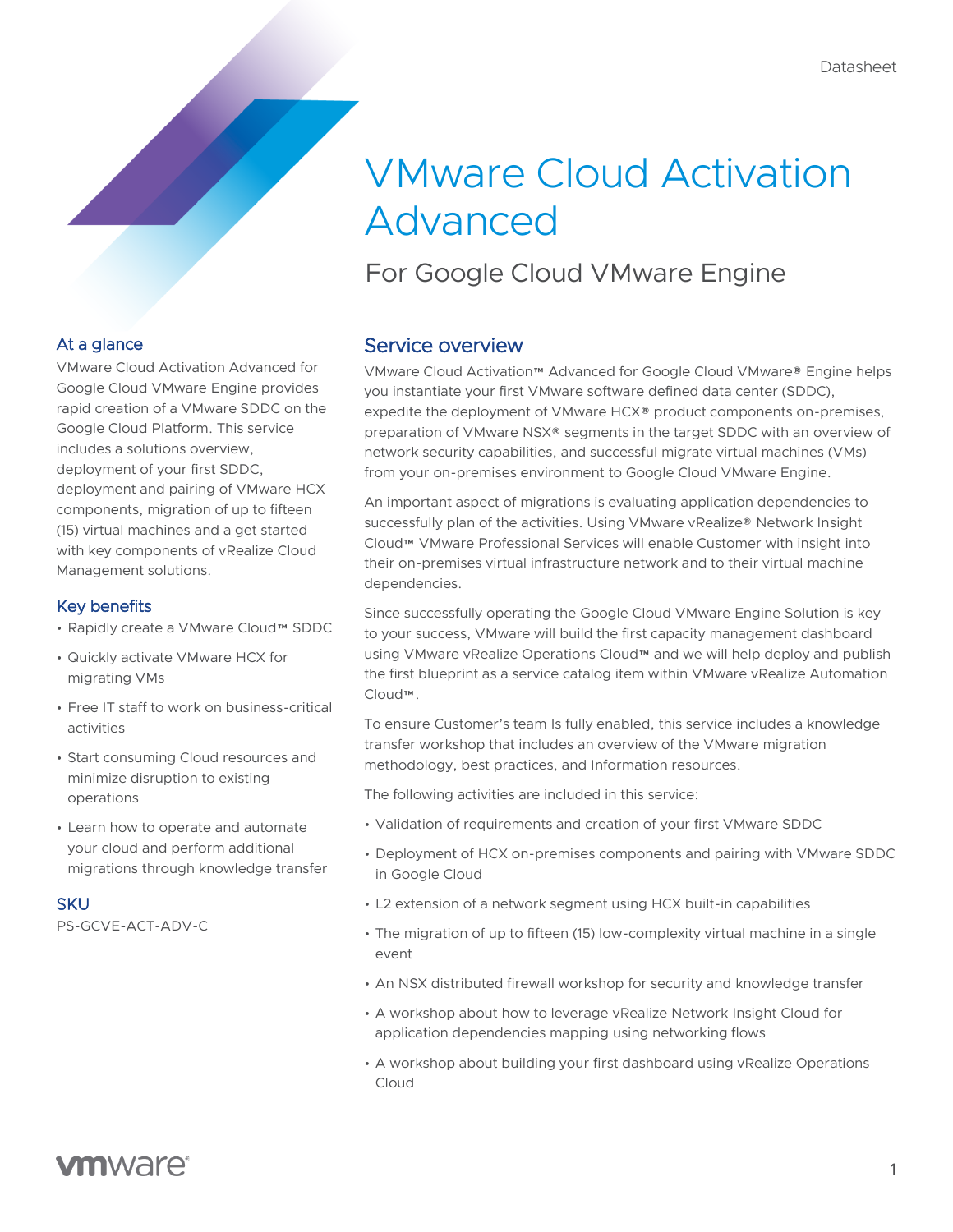- A workshop about building your first service catalog with vRealize Automation Cloud
- A VMware migration methodology knowledge transfer session

This service requires the following VMware and third-party products, with vendor-supported versions as agreed to by VMware and Customer at project kickoff, but limited to those that are in general availability (GA):

- Google Cloud VMware Engine
- HCX (on-premises requires VMware vSphere® 6.0 or higher) (\*)
- vRealize Network Insight Cloud (requires vSphere 6.5 or higher) (\*), (\*\*)
- vRealize Automation Cloud (VMware Cloud Assembly™ and Service Broker™)
- vRealize Operations Cloud

(\*) Note 1: please check the VMware Requirements and Product Interoperability Matrix links in the Appendix.

(\*\*) Note 2: if customer has already VMware vRealize Network Insight™ (4.x or higher) running in the source environment we will be able to leverage it if it matches the requirements.

#### Service delivery description

Service activities will be delivered remotely by VMware Professional Services. Due to the nature of some on-premises components and security aspects we require Customer to join virtual sessions and engage their infrastructure, network, and security teams when appropriate to execute required actions (i.e., firewall port configurations or appliance deployments) under VMware Team supervision. The delivery team will also require validating the proper configurations and requirements are in place before proceeding with the remote activities.

#### Service capabilities

This service provides the following Customer capabilities:

- Creation of the VMware SDDC on the Google Cloud Platform
- Enablement of the workload mobility platform
- Migration of up-to 15 VMs in a single event
- Assistance with getting started with NSX for application security and isolation
- Performance and capacity dashboards
- A cloud service catalog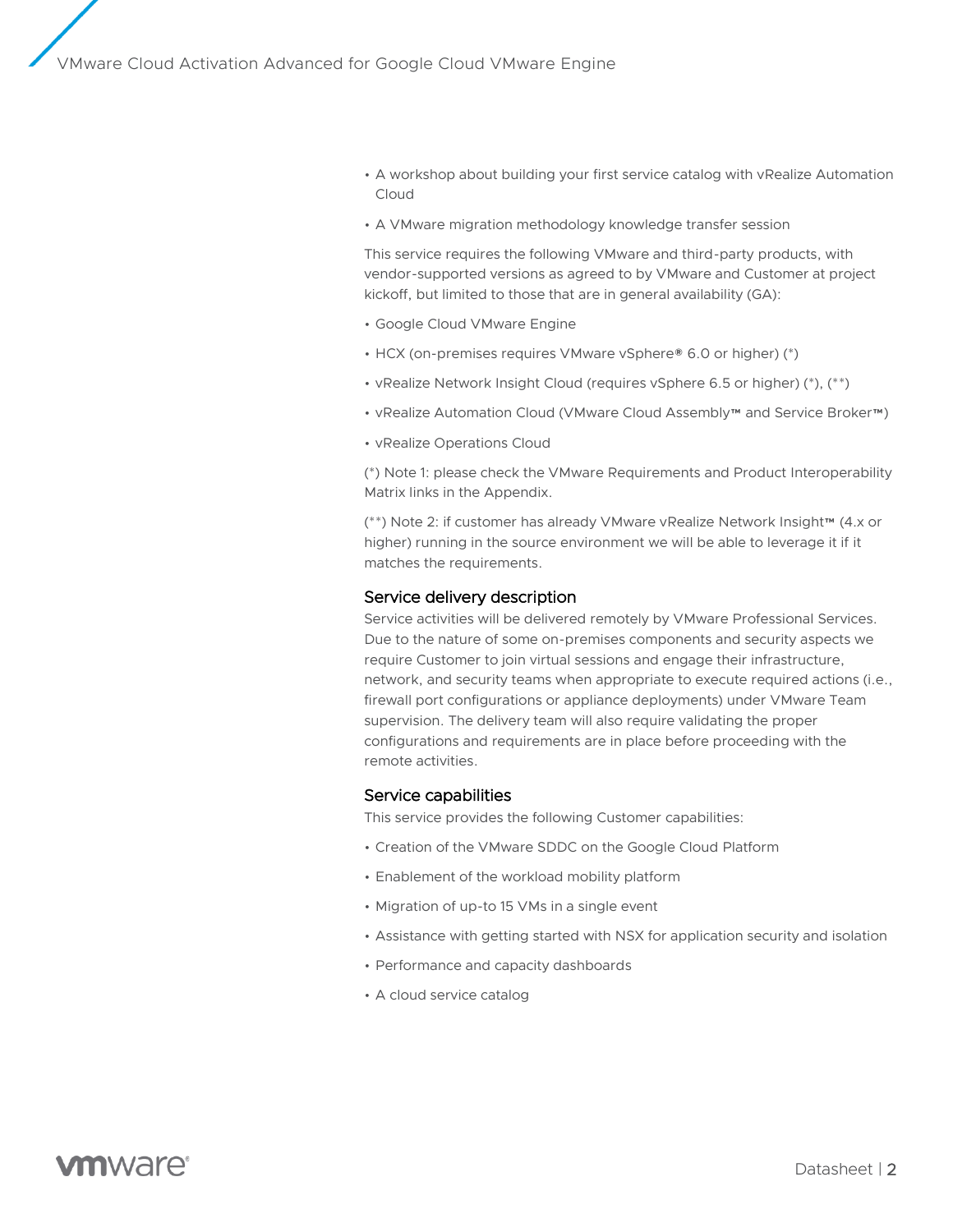## Project scope

The scope of the service is specified in the following tables per specific product and component:

| <b>Google Cloud VMware Engine</b>                       |                          |                                                                                                                                                                                                                |
|---------------------------------------------------------|--------------------------|----------------------------------------------------------------------------------------------------------------------------------------------------------------------------------------------------------------|
| Specification                                           | Parameters               | Description                                                                                                                                                                                                    |
| Review<br>requirements and<br>validate user<br>accounts | Up to one (1)<br>cluster | Review and validation of SDDC<br>requirements                                                                                                                                                                  |
| Cloud VPN                                               | Up to one (1)            | On-premises interconnectivity using Google<br>Cloud VPN is useful for low-volume data<br>connections. For additional Google Cloud<br>connection options, please check<br>the Hybrid Connectivity product page. |
| Configure firewall<br>rules                             | Up to five $(5)$         | Configure NSX firewall rules within the<br><b>VMware SDDC</b>                                                                                                                                                  |

| <b>VMware HCX</b>                                 |                 |                                                                                                                                                                                      |
|---------------------------------------------------|-----------------|--------------------------------------------------------------------------------------------------------------------------------------------------------------------------------------|
| Specification                                     | Parameters      | Description                                                                                                                                                                          |
| Google Cloud<br><b>VMware Engine</b><br>instances | Up to one $(1)$ | VMware vCenter <sup>®</sup> instance in Google Cloud<br>VMware Engine instance where to pair<br><b>VMware HCX</b>                                                                    |
| On-premises<br>vCenter server<br>instances        | Up to one (1)   | On-premises vCenter instance where to<br>deploy VMware HCX for pairing                                                                                                               |
| On-premises<br>layer 2 networks<br>extended       | Up to one $(1)$ | On-premises layer 2 network to be<br>extended with VMware HCX                                                                                                                        |
| <b>Additional HCX</b><br>activities               |                 | Review of the on-premises HCX integration<br>(plug-in) with vCenter server and<br>standalone interfaces, the migration of a<br>virtual machine using HCX for validation<br>purposes. |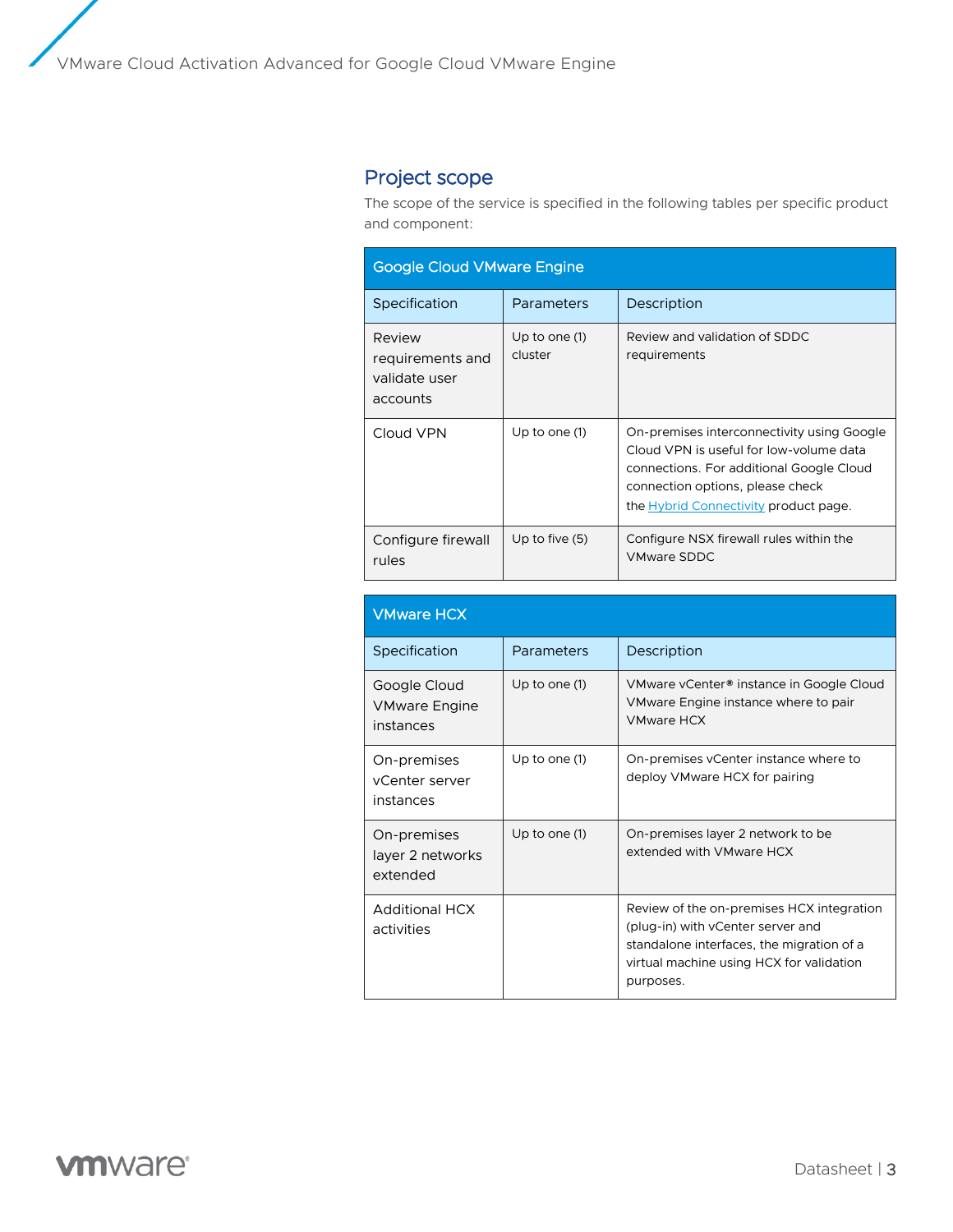| <b>VMware NSX</b>                               |                   |                                                                                                                                                 |
|-------------------------------------------------|-------------------|-------------------------------------------------------------------------------------------------------------------------------------------------|
| Specification                                   | Parameters        | Description                                                                                                                                     |
| Number of<br>applications to be.<br>secured     | Up to three $(3)$ | Target applications identified for micro-<br>segmentation, with each application<br>comprised of five (5) or less virtual<br>machines.          |
| Number of NSX<br>segments                       | Up to three $(3)$ | Number of NSX network segments created<br>inside the VMware SDDC                                                                                |
| Number of<br>infrastructure<br>service policies | Up to five $(5)$  | Security rules that contain mutually agreed<br>upon widely used core and foundation<br>services (e.g., NTP, active directory, DNS,<br>$etc.$ ). |

| <b>VMware vRealize Network Insight Cloud</b> |                   |                                                                                                                                                                        |
|----------------------------------------------|-------------------|------------------------------------------------------------------------------------------------------------------------------------------------------------------------|
| Specification                                | Parameters        | Description                                                                                                                                                            |
| VMware product<br>required                   |                   | A vRealize Network Insight Cloud<br>subscription through<br>http://cloud.vmware.com. Customer must<br>provide access user account if Customer<br>subscription is used. |
| VMware vCenter<br>server instances           | Up to one (1)     | vCenter server instances on-premises used<br>during the application discovery process.                                                                                 |
| Applications                                 | Up to three $(3)$ | Unique application instances discovered<br>and mapped, across all vCenter instances<br>(total).                                                                        |

| <b>Workload Migration</b>                    |                    |                                                                                                                                                                                                                                 |
|----------------------------------------------|--------------------|---------------------------------------------------------------------------------------------------------------------------------------------------------------------------------------------------------------------------------|
| Specification                                | Parameters         | Description                                                                                                                                                                                                                     |
| Virtual machines<br>included in<br>migration | Up to fifteen (15) | This is the total number of virtual machines<br>in scope for this migration effort; Only those<br>that will fit into a single (1) migration event<br>will be included.                                                          |
| Configure<br>migration waves                 | Up to one (1)      | Configure workload migrations in HCX with<br>proper resource selections for the target<br>site. This includes monitoring and<br>management of workload replication to<br>ensure synchronization prior to the<br>migration wave. |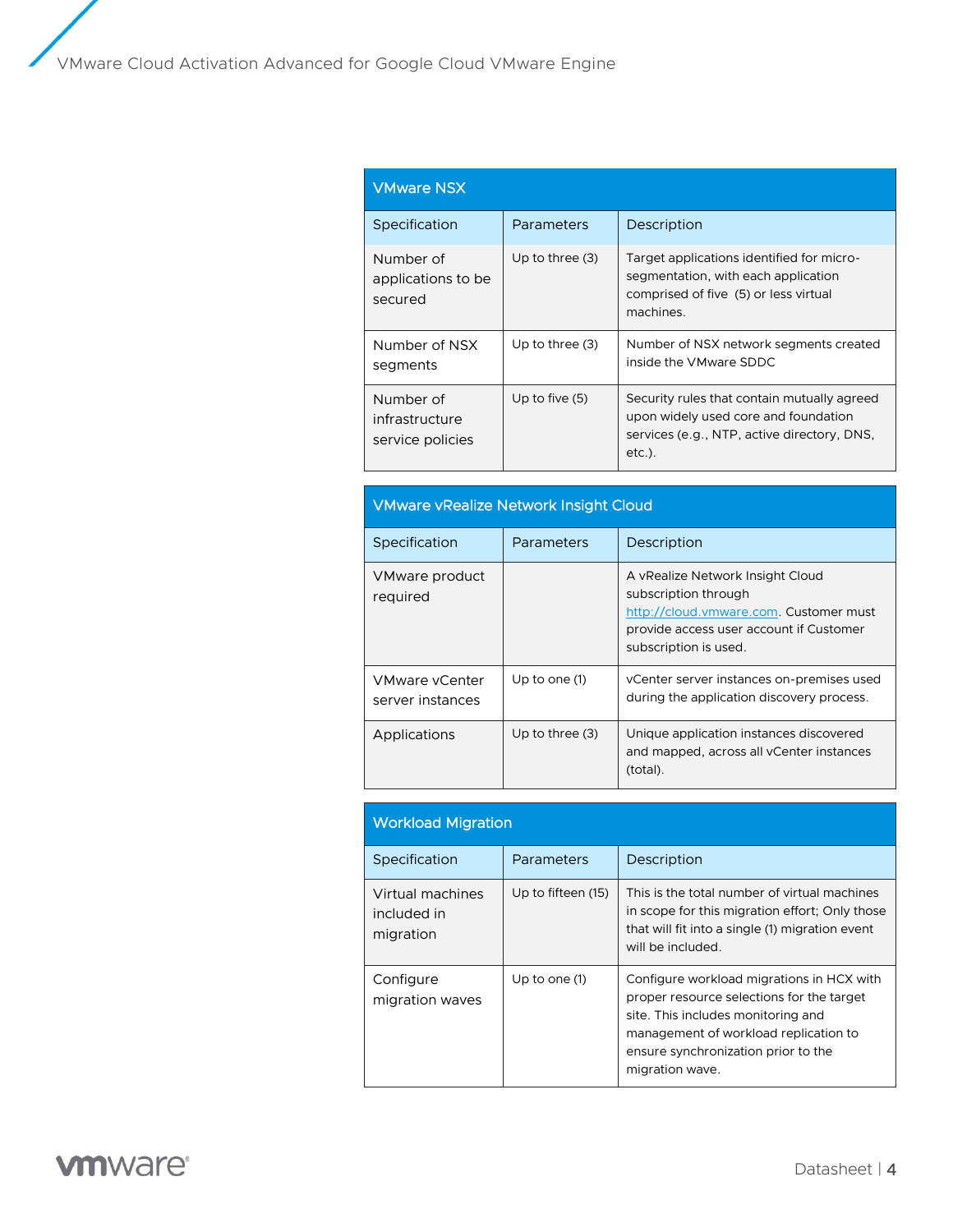| Run migration<br>wave    | Up to one $(1)$ | During the scheduled migration window,<br>the VMware Consultant will operate the<br>HCX console to ensure a secure and<br>seamless migration process. This includes<br>facilitating failback if necessary. |
|--------------------------|-----------------|------------------------------------------------------------------------------------------------------------------------------------------------------------------------------------------------------------|
| Additional<br>activities |                 | Review of the existing list of workloads<br>planned for migration to the new SDDC.                                                                                                                         |

| <b>vRealize Operations Cloud</b>                    |               |                                                                                                                                                                                                                      |
|-----------------------------------------------------|---------------|----------------------------------------------------------------------------------------------------------------------------------------------------------------------------------------------------------------------|
| Specification                                       | Parameters    | Description                                                                                                                                                                                                          |
| VMware product<br>required                          |               | A vRealize Operations Cloud subscription<br>through http://cloud.vmware.com.<br>Customer must provide access user account<br>if Customer subscription is used.                                                       |
| Instances of<br>vRealize<br><b>Operations Cloud</b> | Up to one (1) | vRealize Operations Cloud entitlement via<br>cloud. vmware.com, one dashboard per<br>instance.                                                                                                                       |
| Configuration<br>scope                              |               | Predefined capacity management and<br>planning related dashboard configured<br>within vRealize Operations Cloud<br>entitlement.                                                                                      |
| <b>VMware vCenter</b><br>endpoint                   | Up to one (1) | vCenter data source(s).                                                                                                                                                                                              |
| Capacity<br>management and<br>planning<br>workshop  |               | Discuss how to use vRealize Operations<br>Cloud for virtual infrastructure capacity<br>management and planning.                                                                                                      |
| Out-of-the-box<br>alert review<br>workshop          |               | Discuss the relevance of enabled/triggered<br>out-of-the-box alerts to Customer's<br>environment and operational needs.<br>Disable alerts, if required, with guidance<br>from Customer to focus alert notifications. |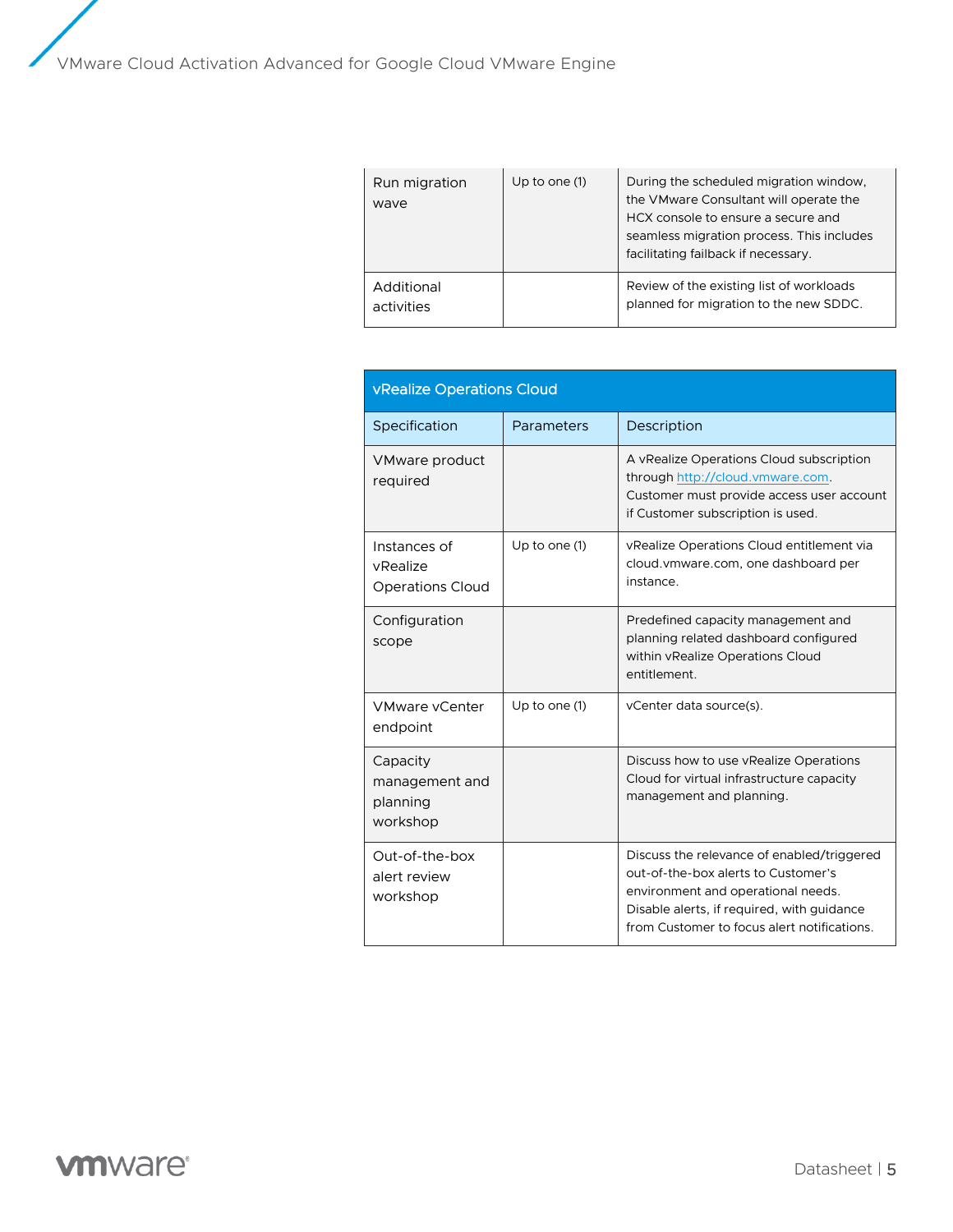| <b>vRealize Automation Cloud</b>                             |               |                                                                                                                                                                                          |
|--------------------------------------------------------------|---------------|------------------------------------------------------------------------------------------------------------------------------------------------------------------------------------------|
| Specification                                                | Parameters    | Description                                                                                                                                                                              |
| VMware product<br>required                                   |               | A vRealize Automation Cloud subscription<br>through http://cloud.vmware.com.<br>Customer must provide access user account<br>if Customer subscription is used.                           |
| Cloud accounts                                               | Up to one (1) | Configuration of the cloud accounts that will<br>be needed for endpoint connectivity to the<br>Customer's cloud environments.                                                            |
| Projects                                                     | Up to one (1) | Project configurations that provide access<br>to creation of blueprints, provisioning of<br>blueprints, network profiles, storage<br>profiles, cloud zones, images, and<br>integrations. |
| Cloud zones                                                  | Up to one (1) | Creation of cloud zones which provides<br>access into the cloud environment that will<br>be provisioned to.                                                                              |
| Flavor mappings                                              | Up to one (1) | Creation of flavor mappings that will<br>provide the Customer with the ability to size<br>the workloads upon deployment.                                                                 |
| Image mappings                                               | Up to one (1) | Images mapped from connected cloud<br>endpoints. (e.g., a vanilla Windows or Linux<br>OS)                                                                                                |
| Network profiles                                             | Up to one (1) | Network profiles configured for IP<br>allocation of provisioned workloads.                                                                                                               |
| Blueprint(s)                                                 | Up to one (1) | Creation of blueprints that are used to<br>provision workloads to the Customer<br>connected clouds.                                                                                      |
| vRealize<br>Automation<br>service catalog<br>review workshop | Up to one (1) | Workshop to provide knowledge of what<br>the service catalog is. Describes<br>entitlements, approval policies, publishing<br>of blueprints, and flow of provisioning<br>requests.        |
| Service catalog<br>development                               | Up to one (1) | Service catalogs, entitlements, and approval<br>policies will be created and configured. Up<br>to one (1) blueprint will be published to the<br>service catalog.                         |
| Demonstration of<br>service catalog<br>functionality         | Up to one (1) | Service catalog items requested and<br>provisioned to validate the usability and<br>functionality of the entitlements, approval<br>policies and the service configuration.               |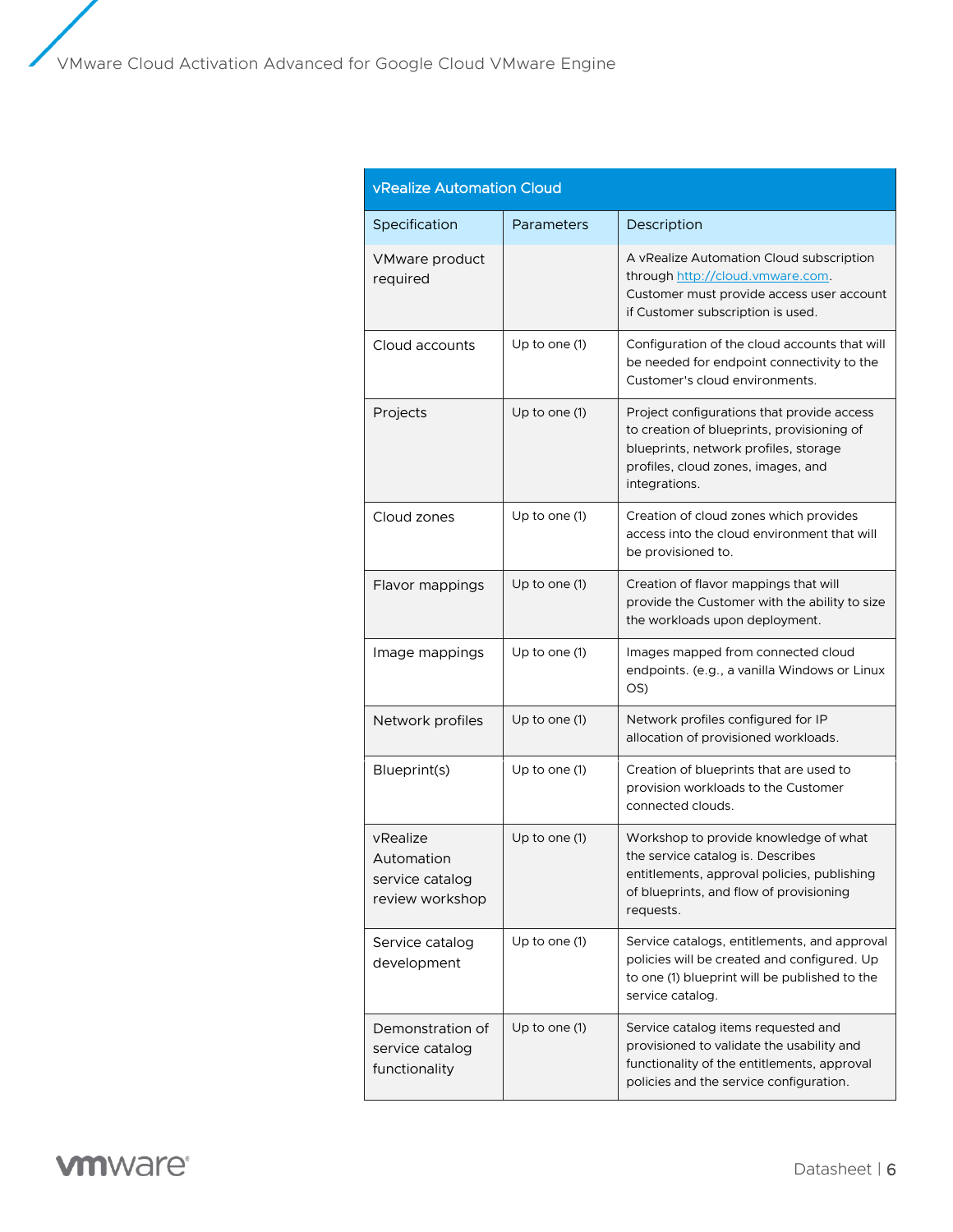### Out of scope

The following are out of scope items for this service.

#### General

- Installation and configuration of custom or third-party applications and operating systems on deployed virtual machines
- Operating system administration including the operating system itself or any operating system features or components
- Management of change to virtual machines, operating systems, custom or third- party applications, databases, and administration of general network changes within Customer control
- Remediation work associated with any problems resulting from the content, completeness, accuracy, and consistency of any data, materials, or information supplied by Customer
- Installation or configuration of VMware products not included in the scope of this document
- Installation and configuration of third-party software or other technical services that are not applicable to VMware components
- Installation and configuration of Customer-signed certificates
- Configuration of VMware products used for the service other than those implemented for the mutually agreed-to use cases
- Customer solution training other than the defined knowledge transfer session

#### Google Cloud VMware Engine

- Creation of user roles and groups
- Creation of local accounts
- Configuration of LDAP/active directory sources
- Creation of networking segments, VPNs, and additional firewall rules not included in the specific service scope
- Google Cloud Platform, non-VMware components configuration and troubleshooting
- Design or configuration of interconnectivity between different SDDCs or other native cloud services
- Google Cloud Hybrid connectivity configuration for dedicated interconnect or partner interconnect (se[e https://cloud.google.com/hybrid-connectivity](https://cloud.google.com/hybrid-connectivity) for details)

#### VMware HCX

- Creation of additional network extensions or stretched networks
- Deployment of additional target or source endpoints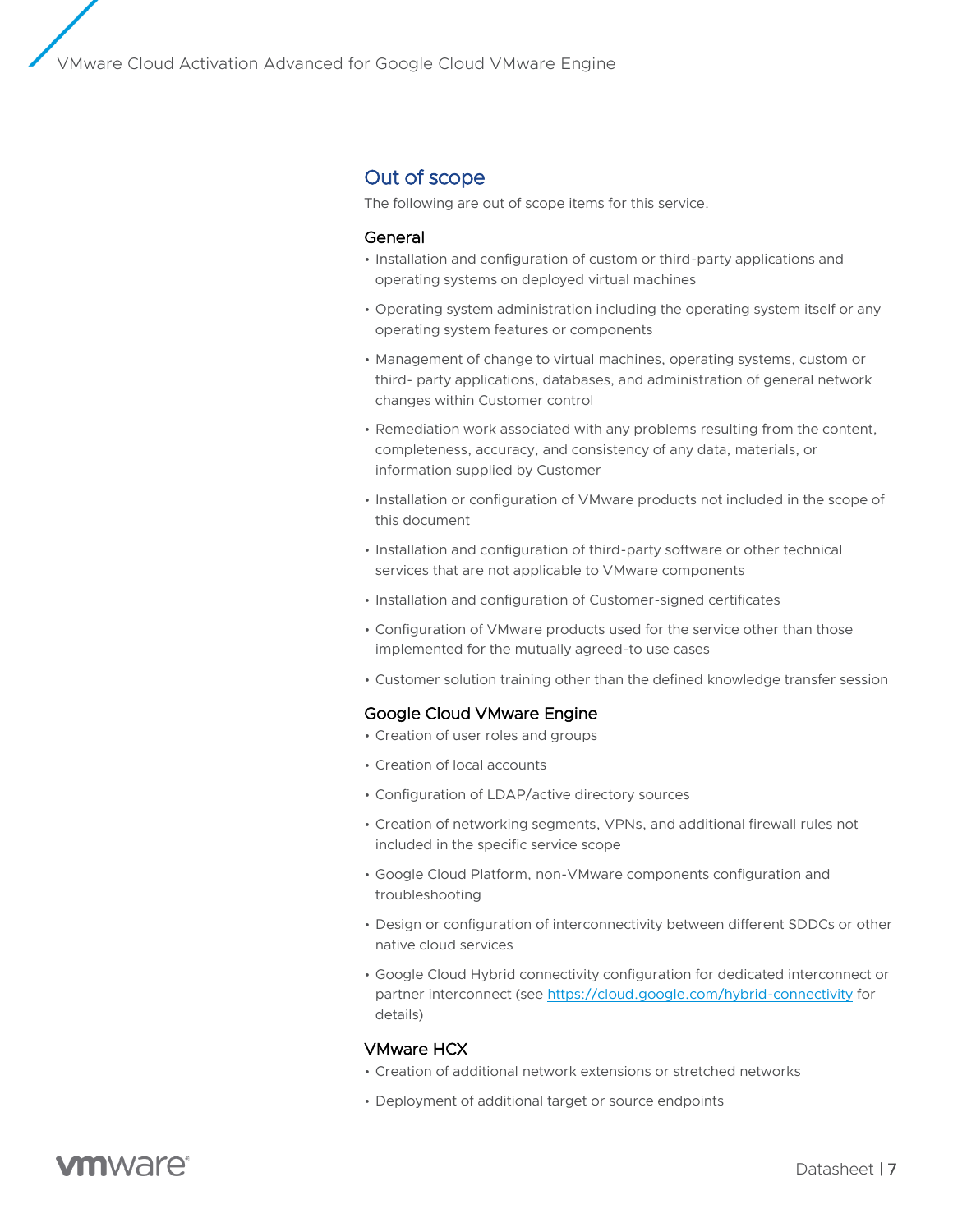- Deployment and configuration of Enterprise features like OSAM, MON or mobility groups
- Available bandwidth and size of VMs will affect the time to replicate; the group of VMs that does not fit in an up to two (2) days of replication time will not be included

#### Workload migration

- Pre and post application validation
- Backup/restore of virtual machines
- Multi-instances databases and/or part of database clusters will not be migrated
- No Specific application dependency will be analyzed
- Virtual machines with raw device mappings (RDM) in physical compatibility mode cannot be bulk migrated
- Virtual machines with SCSI bus sharing cannot be migrated
- NSX security tags and configurations related to the virtual machine will not be migrated
- Virtual machine (with) snapshots cannot be migrated; HCX bulk migration will remove any snapshots

#### NSX for application security and isolation

• Applications hosted on physical workloads or containers

#### vRealize Network Insight Cloud

- Valid product license must be provided by the Customer
- Configuration of customer's physical devices
- Applications that consume only physical resources may not be recognized by the discovery process.
- Troubleshooting of Customer's networking and devices

#### vRealize Operations Cloud

- Valid product license must be provided by the Customer
- Cloud proxy for on-premises environment

#### vRealize Automation Cloud

- Valid product license must be provided by the Customer
- Cloud proxy for on-premises environment
- 3rd party integrations
- Scripting inside blueprint(s)
- Any product customizations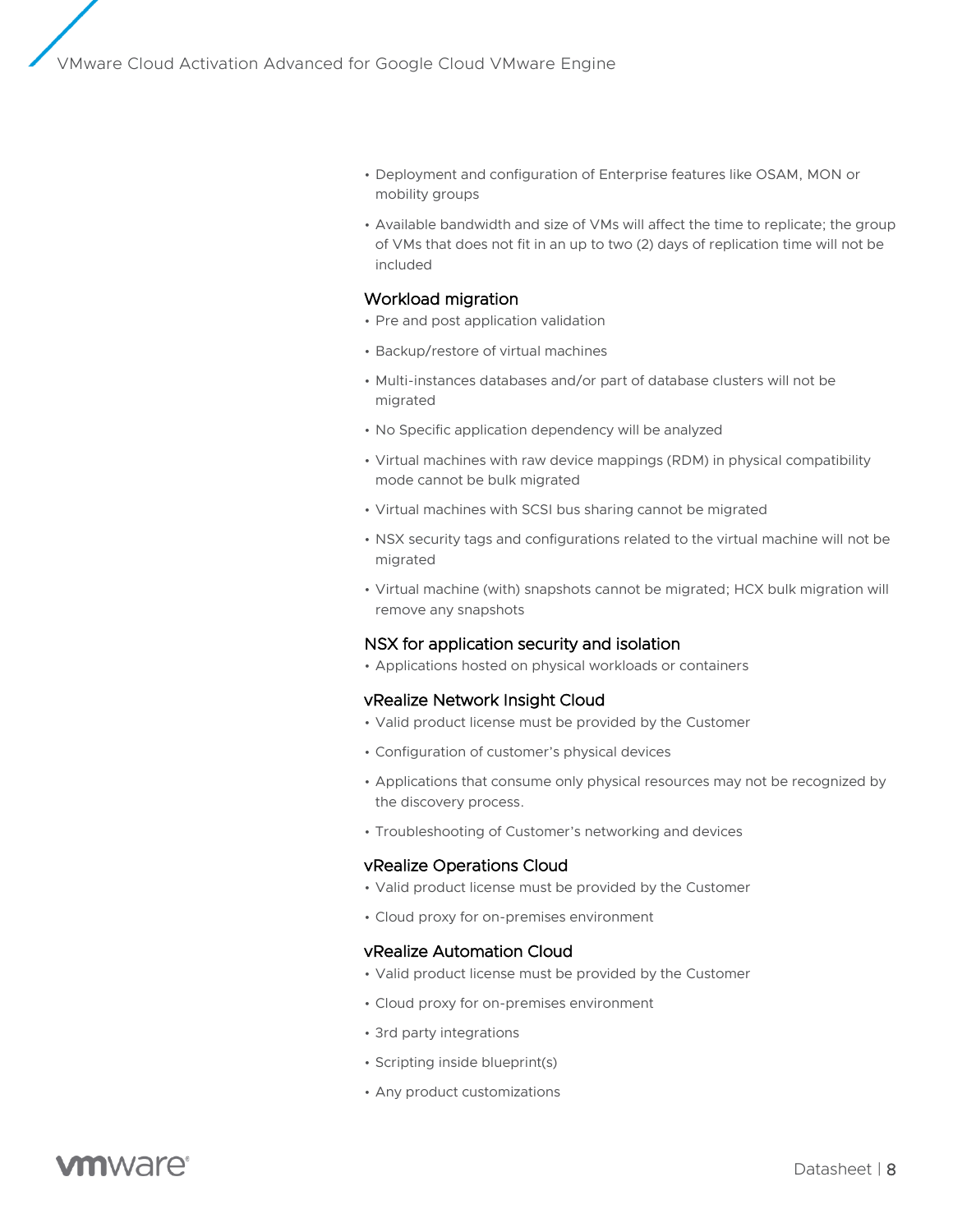### Estimated schedule

VMware estimates that the duration of this project will not exceed 6 weeks. VMware Professional Services will operate according to a schedule agreed to by both parties. Typically, professional services are performed during normal business hours and workdays (weekdays and non-holidays).

### Project activities

#### Phase 1: initiate

VMware hosts a project initiation call with key Customer and VMware stakeholders. Topics to be discussed include:

- Project business drivers, scope, and objectives
- Project deadlines, timelines, scheduling, and logistics
- Identification of key Customer team members who VMware will work with to accomplish the tasks defined in this data sheet
- Technology prerequisites necessary for a successful project, including review of the service checklist for the VMware solution
- Confirmation of team members and contact details will be exchanged to schedule the project kickoff meeting

Deliverables include:

• Initial pre-engagement call

#### Phase 2: plan

VMware leads a project kickoff meeting with Customer to assess prerequisite completion readiness, review the VMware architecture, and confirm project milestone dates.

The objectives of the meeting are as follows:

- Introducing the VMware team, roles, and responsibilities
- Describing the project goals, phases, and key dates
- Explaining the expected project results and deliverables
- Agreeing on communication and reporting process
- Validating the project expectations and clarifying roles and responsibilities

After Customer and VMware agree on project expectations, the VMware Project Manager and the Customer Project Manager work together on the detailed project plan.

Deliverables include:

- Project kickoff meeting minutes
- Activation services kickoff presentation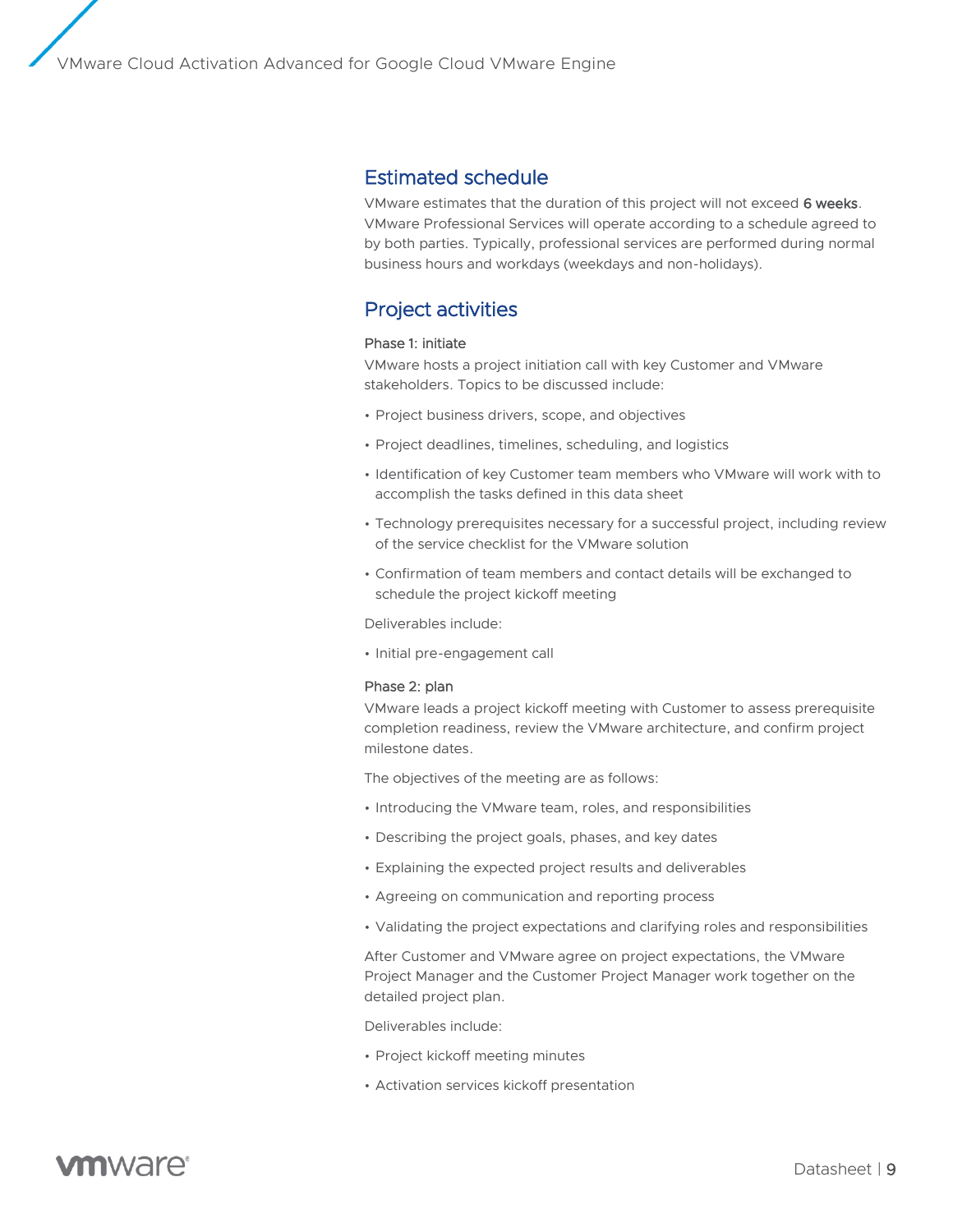- List of VMs to be migrated
- vRealize Network Insights Cloud requirements validation
- vRealize Operations Cloud requirements validation
- vRealize Automation Cloud requirements validation
- identification of one template to be used as blueprint for vRealize Automation Cloud

#### Phase 3: execute

The key activities for this phase are organized into Deploy and Knowledge Transfer subphases.

In the Deploy subphase VMware deploys, documents, and validates the technology components according to the specifics. VMware does the following:

- Installs and configures the VMware technologies according to the specifics
- Finalizes the configuration workbook
- Executes a single migration wave (up to 15 VMs)
- Configures vRealize Network insight Cloud
- Configures vRealize Operations Cloud dashboard
- Configures vRealize Automation Cloud service catalog
- Executes service component functional test validation

In the Knowledge Transfer subphase, VMware conducts knowledge transfer sessions covering the design, deployment procedures, and operations procedures relating to the technologies in the scope of this project. VMware does the following:

• Conducts up to 4 hours of knowledge transfer sessions, including fundamental operational discussions

#### Phase 4: close

VMware conducts a closure meeting of up to two (2) hours with the Customer covering project status, reviewing completions, next steps and how to engage with VMware and Google support.